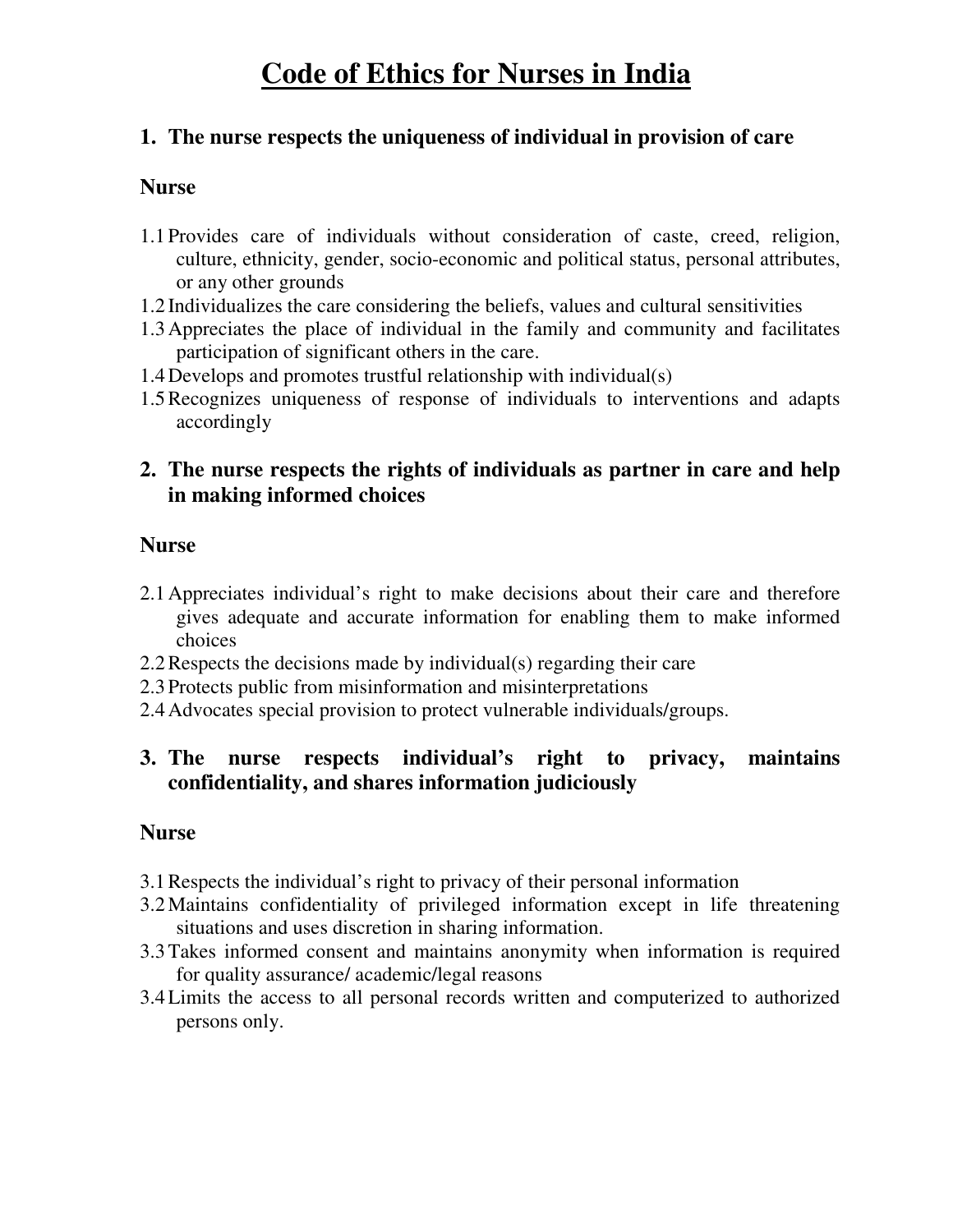### **4. Nurse maintains competence in order to render Quality Nursing Care**

- 4.1Nursing care must be provided only by registered nurse
- 4.2Nurse strives to maintain quality nursing care and upholds the standards of care
- 4.3Nurse values continuing education, initiates and utilizes all opportunities for self development.
- 4.4Nurses values research as a means of development of nursing profession and participates in nursing research adhering to ethical principles.

### **5. The nurse if obliged to practice within the framework of ethical, professional and legal boundaries**

### **Nurse**

- 5.1Adheres to code of ethics and code of professional conduct for nurses in India developed by Indian Nursing Council
- 5.2 Familiarizes with relevant laws and practices in accordance with the law of the state

# **6. Nurse is obliged to work harmoniously with members of the health team**

### **Nurse**

- 6.1Appreciates the team efforts in rendering care
- 6.2Cooperates, coordinates and collaborates with members of the health team to meet the needs of people

### **7. Nurse commits to reciprocate the trust invested in nursing profession by society**

- 7.1Demonstrates personal etiquettes in all dealings
- 7.2Demonstrates professional attributes in all dealings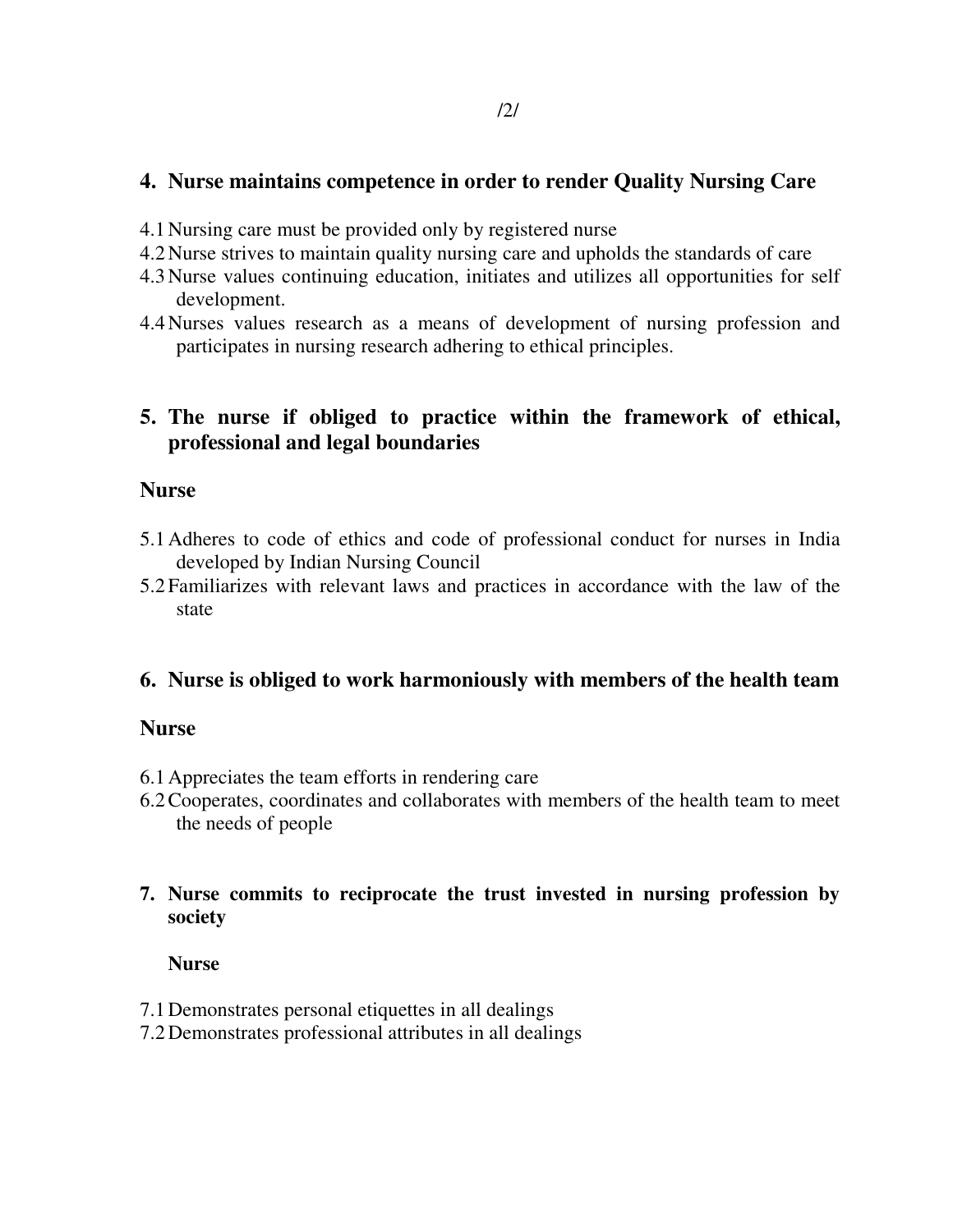# **Code of Professional Conduct for Nurses in India**

## **1. Professional Responsibility and accountability**

### **Nurse**

1.1Appreciates sense of self-worth and nurtures it

- 1.2Maintains standards of personal conduct reflecting credit upon the profession
- 1.3Carries out responsibilities within the framework of the professional boundaries
- 1.4 Is accountable for maintaining practice standards set by **Indian Nursing Council**
- 1.5 Is accountable for own decisions and actions
- 1.6 Is compassionate
- 1.7 Is responsible for continuous improvement of current practices
- 1.8 Provides adequate information to individuals that allows them informed choices
- 1.9 Practices healthful behavior

# **2. Nursing Practice**

### **Nurse**

- 2.1 Provides care in accordance with set standards of practice
- 2.2Treats all individuals and families with human dignity in providing physical, psychological, emotional, social and spiritual aspects of care
- 2.3Respects individuals and families in the context of traditional and cultural practices, promoting healthy practices and discouraging harmful practices
- 2.4 Presents realistic picture truthfully in all situations for facilitating autonomous decision-making by individuals and families
- 2.5 Promotes participation of individuals and significant others in the care
- 2.6Ensures safe practice
- 2.7Consults, coordinates, collaborates and follows up appropriately when individuals' care needs exceed the nurse's competence

# **3. Communication and Interpersonal Relationships**

- 3.1Establishes and maintains effective interpersonal relationships with individuals, families and communities
- 3.2Upholds the dignity of team members and maintains effective interpersonal relationship with them
- 3.3Appreciates and nurtures professional role of team members
- 3.4Cooperates with other health professional to meet the needs of the individuals, families and communities